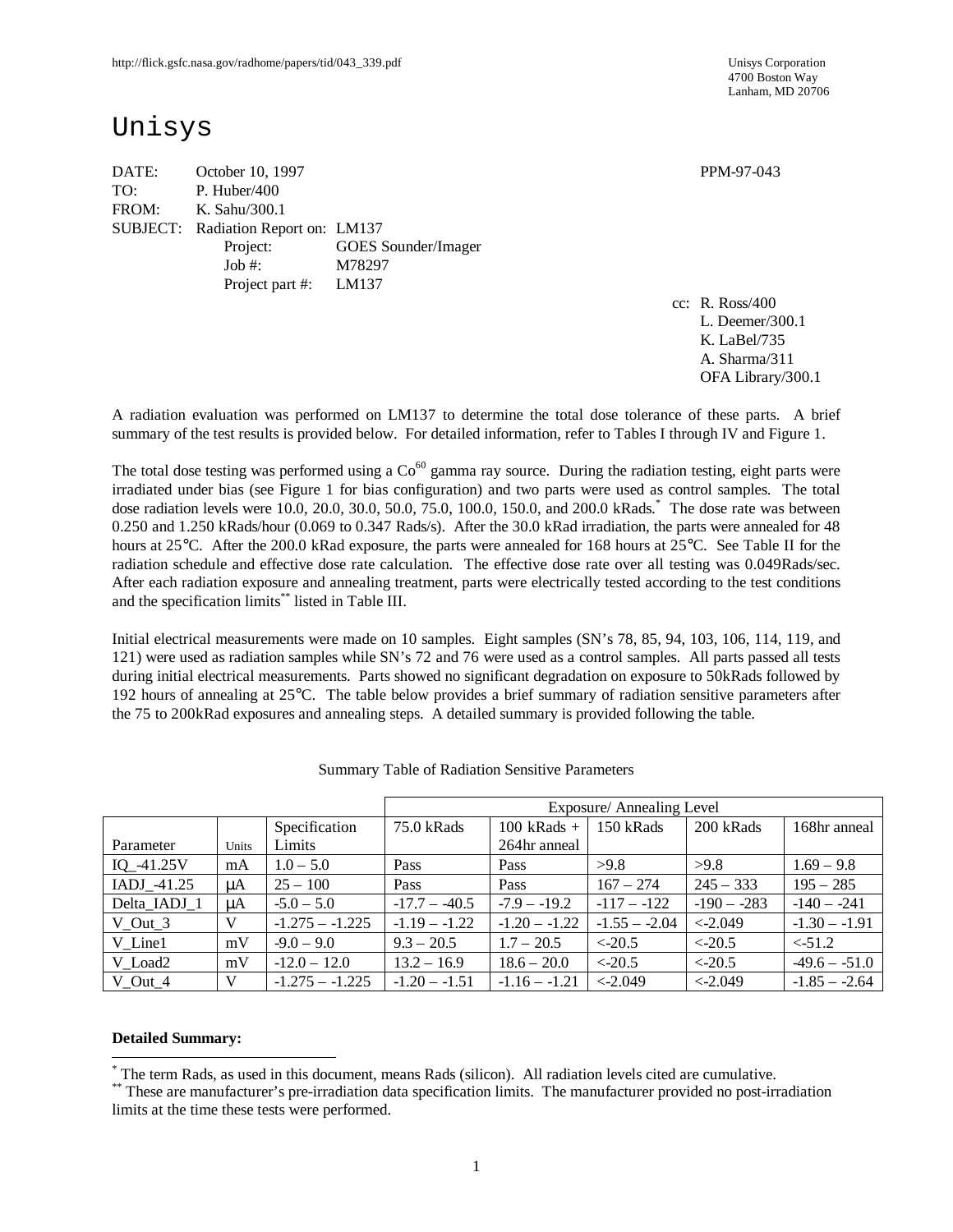All parts passed all tests to 20.0 kRads. No significant degradation was noted in any parameter.

After the 30.0 kRad irradiation, all parts fell marginally below the specification limit of –5.00μA for Delta\_IADJ\_1 with readings in the range of  $-5.31$  to  $-5.62\mu$ A. Several parts exceeded the specification limit of  $12\text{mV}$  for V\_Load2 with readings in the range of 13.0 to 47.7mV. SN's 78 and 94 marginally exceeded the specification limit of –1.225V for V\_Out\_4 with readings of -1.220 and –1.218V. **All parts passed all other tests.**

After the annealing the parts for 48 hours at 25°C, parts showed significant recovery. Most parts fell only marginally below the specification limit for Delta\_IADJ\_1 with readings in the range of  $-5.16$  to  $-5.47\mu$ A. SN 94 marginally exceeded the specification limit for V\_Out\_4 with a reading of –1.223V. **All parts passed all other tests.**

After the 50.0 kRad irradiation, all parts fell below the specification limit for Delta\_IADJ\_1 with readings in the range of  $-7.66$  to  $-12.5\mu$ A. SN's 78 marginally exceeded the specification limit of  $-1.225V$  for V\_Out\_3 with a reading of –1.222V. SN's 119 and 121 exceeded the specification limit of 9.0mV for V\_Line1 with readings of 11.9 and 15.7mV. All parts exceeded the specification limit for V\_Load2 with readings in the range of 16.2 to 19.4mV. All parts exceeded the specification limit for V Out 4 with readings in the range of  $-1.219$  to  $-1.179V$ . **All parts passed all other tests.**

After the annealing the parts for 192 hours at 25°C, parts showed some recovery. All parts continued to marginally exceed the specification limit for Delta\_IADJ\_1 with readings in the range of  $-5.31$  to  $-5.62\mu$ A. Some parts continued to exceed the specification limit for V\_Load2 with readings in the range of 12.2 to 14.0mV. Only SN's 78 and 94 marginally exceed the specification limit for V\_Out\_4 with readings of –1.221 and –1.219V. **All parts passed all other tests.**

After the 75.0 kRad irradiation, all parts fell below the specification limit for Delta\_IADJ\_1 with readings in the range of  $-17.7$  to  $-40.5\mu$ A. Most parts marginally exceeded the specification limit for V Out 3 with readings in the range of  $-1.223$  to  $-1.186V$ . All parts exceeded the specification limit for V Line1 with readings in the range of 9.3 to 20.5mV. Several parts exceeded the specification limit for V\_Load2 with readings in the range of 13.2 to 16.9mV. All parts exceeded or fell below the specification limit for V\_Out\_4 with readings in the range of –1.509 to –1.200V. **All parts passed all other tests.**

After the 100.0 kRad irradiation and 264 hour annealing, the parts showed some recovery with the following results. All parts fell below the specification limit for Delta IADJ\_1 with readings in the range of  $-7.9$  to  $-19.2\mu$ A. Four parts marginally exceeded the specification limit for V Out  $3$  with readings in the range of –1.204 to –1.218V. Most parts exceeded the specification limit for V\_Line1 with readings of 20.5mV. All parts exceeded the specification limit for V\_Load2 with readings in the range of 18.6 to 20.0mV. All parts exceeded or fell below the specification limit for V\_Out  $4$  with readings in the range of  $-1.160$  to  $-1.205V$ . **All parts passed all other tests.** 

After the 150.0 kRad irradiation, all parts exceeded the specification limit of 5.0mA for IQ\_-41.25V with readings greater than 9.8mA. All parts exceeded the specification limit of 100μA for IADJ\_-41.25V with readings in the range of 167 to 274μA. All parts continued to fall below the specification limit for Delta\_IADJ\_1 with readings in the range of  $-117$  to  $-222\mu$ A. Two parts marginally exceeded the specification limit of  $-1.225V$  for V\_Out\_1 with readings of  $-1.216$  and  $-1.222V$ . Four parts marginally exceeded the specification limit of  $-1.225V$  for V\_Out 2 with readings in the range of  $-1.222$  to  $-1.214V$ . All parts fell below the specification limit of  $-1.275V$  for V\_Out\_3 with readings in the range of –1.547 to –2.039V. All parts exceeded the specification limit for V\_Line1 with readings greater than 20.5mV. All parts fell below the specification limit of  $-12.0V$  for V\_Load2 with all parts reading less than –20.5V. All parts fell below the specification limit of –1.275V for V\_Out\_4 with readings less than  $-2.049V$ . All parts marginally exceeded the specification limit of  $-1.225V$  for V\_Out\_5 with readings in the range of –1.222 to –1.193V. **All parts passed all other tests.**

After the 200.0 kRad irradiation, all parts exceeded the specification limit for IQ\_-41.25V with readings greater than 9.8mA. All parts exceeded the specification limit for IADJ\_-41.25V with readings in the range of 245 to 333μA.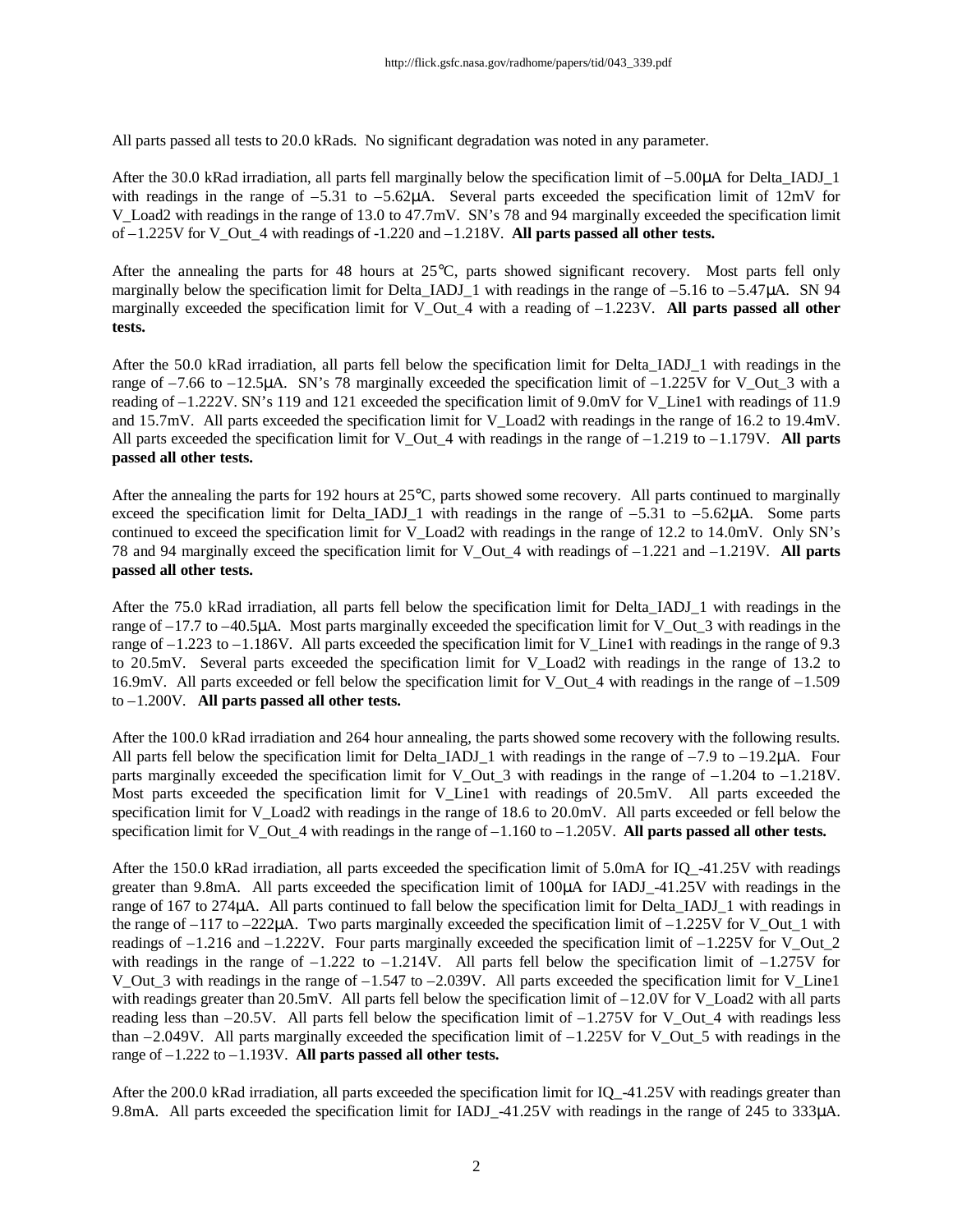All parts fell below the specification limit for Delta IADJ\_1 with readings in the range of  $-190$  to  $-283\mu$ A. Two parts marginally exceeded the specification limit for V Out 1 with readings of  $-1.222$  and  $-1.221$ V. Three parts marginally exceeded the specification limit for V\_Out\_2 with readings in the range of  $-1.224$  to  $-1.220V$ . All parts fell below the specification limit for V\_Out\_3 with readings less than –2.049V. All parts fell below the specification limit for V\_Line1 with readings less than  $-20.5$ mV. All parts fell below the specification limit for V\_Load2 with readings less than  $-20.5V$ . All parts fell below the specification limit for V\_Out\_4 with readings less than  $-2.049V$ . All parts continued to marginally exceed the specification limit for V Out 5 with readings in the range of –1.224 to –1.221V. **All parts passed all other tests.**

After annealing the parts for 168 hours at 25°C, parts showed modest recovery in IQ\_-41.25V with three parts passing and slight recovery in V\_Out\_3 with all parts continuing to fail however. Only one part marginally exceeded the specification limit for V Out 5. No significant recovery was noted in any other parameter. A modification of the test program revealed higher readings for several parameters. V\_Line1 now has all parts reading less than  $-51.2$ mV, V\_Load2 had readings in the range of  $-49.6$  to  $-51.0$ mV, and V\_Out\_4 had readings in the range of  $-1.848$  to  $-2.635V$ .

Table IV provides a summary of the test results with the mean and standard deviation values for each parameter after each irradiation exposure and annealing step.

Any further details about this evaluation can be obtained upon request. If you have any questions, please call me at (301) 731-8954.

#### $\_$  ,  $\_$  ,  $\_$  ,  $\_$  ,  $\_$  ,  $\_$  ,  $\_$  ,  $\_$  ,  $\_$  ,  $\_$  ,  $\_$  ,  $\_$  ,  $\_$  ,  $\_$  ,  $\_$  ,  $\_$  ,  $\_$  ,  $\_$  ,  $\_$  ,  $\_$  ,  $\_$  ,  $\_$  ,  $\_$  ,  $\_$  ,  $\_$  ,  $\_$  ,  $\_$  ,  $\_$  ,  $\_$  ,  $\_$  ,  $\_$  ,  $\_$  ,  $\_$  ,  $\_$  ,  $\_$  ,  $\_$  ,  $\_$  , ADVISORY ON THE USE OF THIS DOCUMENT

The information contained in this document has been developed solely for the purpose of providing general guidance to employees of the Goddard Space Flight Center (GSFC). This document may be distributed outside GSFC only as a courtesy to other government agencies and contractors. Any distribution of this document, or application or use of the information contained herein, is expressly conditional upon, and is subject to, the following understandings and limitations:

(a) The information was developed for general guidance only and is subject to change at any time;

(b) The information was developed under unique GSFC laboratory conditions which may differ substantially from outside conditions;

(c) GSFC does not warrant the accuracy of the information when applied or used under other than unique GSFC laboratory conditions;

(d) The information should not be construed as a representation of product performance by either GSFC or the manufacturer;

(e) Neither the United States government nor any person acting on behalf of the United States government assumes any liability resulting from the application or use of the information.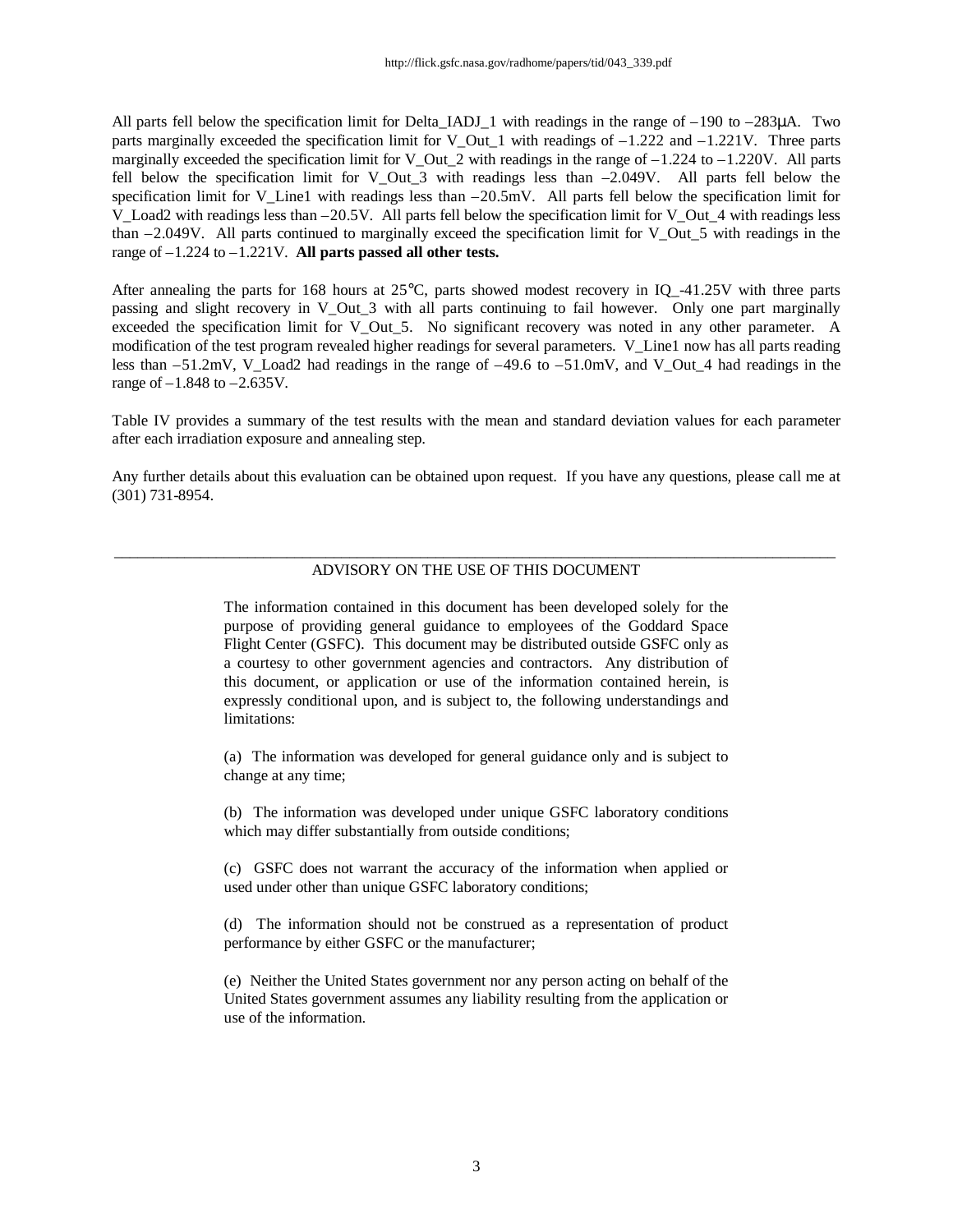## Figure 1. Radiation Bias Circuit for LM137

# **Bottom View**



1. Adjustment 2. Output 3. Input (Case is Input)

Notes:

- 1. Capacitors are 1μf, 50V and are only required if the parts oscillate.
- 2. R<sub>L</sub> is  $250\Omega \pm 5\%, \frac{1}{2}$  W.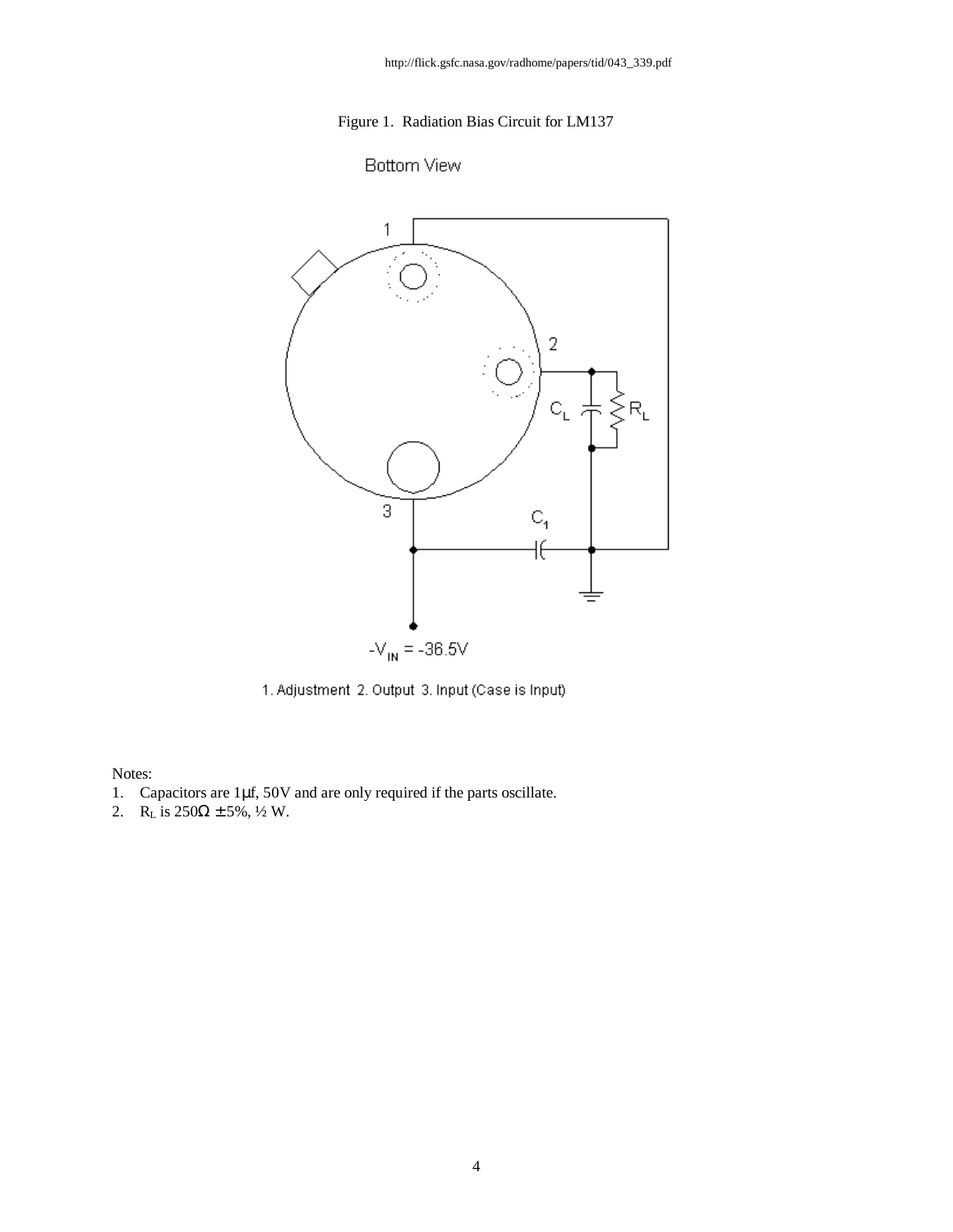| Generic Part Number:                 | LM137                                   |
|--------------------------------------|-----------------------------------------|
| GOES Sounder/Imager Part Number      | LM137                                   |
| Charge Number:                       | M78297                                  |
| Manufacturer:                        | National Semiconductor                  |
| Lot Date Code (LDC):                 | 9328                                    |
| <b>Quantity Tested:</b>              | 10                                      |
| Serial Number of Control Sample:     | 72, 76                                  |
| Serial Numbers of Radiation Samples: | 78, 85, 94, 103, 106, 114, 119, and 121 |
| Part Function:                       | Voltage Regulator                       |
| Part Technology:                     | Bipolar                                 |
| Package Style:                       | TO-39                                   |
| Test Equipment:                      | A540                                    |
| Test Engineer:                       | D. Davis                                |

### TABLE I. Part Information

• No radiation tolerance/hardness was guaranteed by the manufacturer for this part.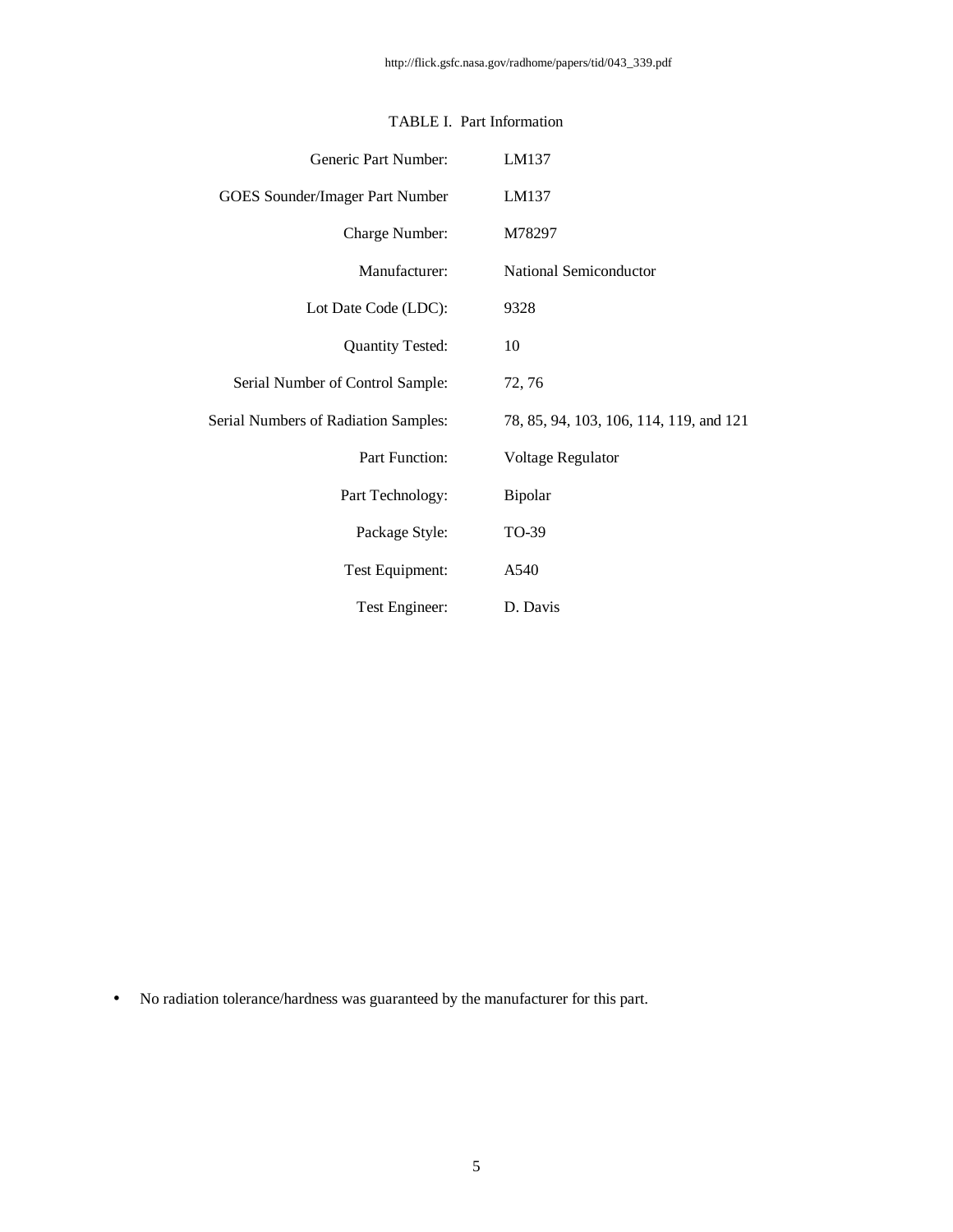| TABLE II. Radiation Schedule for LM137                                           |  |
|----------------------------------------------------------------------------------|--|
|                                                                                  |  |
|                                                                                  |  |
|                                                                                  |  |
|                                                                                  |  |
|                                                                                  |  |
|                                                                                  |  |
|                                                                                  |  |
|                                                                                  |  |
|                                                                                  |  |
|                                                                                  |  |
|                                                                                  |  |
|                                                                                  |  |
|                                                                                  |  |
|                                                                                  |  |
|                                                                                  |  |
|                                                                                  |  |
| 9) 100.0 KRAD IRRADIATION (0.625 KRADS/HOUR) + 264 HOUR ANNEALING @25°C 10/07/97 |  |
|                                                                                  |  |
|                                                                                  |  |
|                                                                                  |  |
|                                                                                  |  |
|                                                                                  |  |
|                                                                                  |  |
|                                                                                  |  |
|                                                                                  |  |

Effective Dose Rate = 200,000 RADS/47 DAYS=177.3 RADS/HOUR=0.049 RADS/SEC The effective dose rate is lower than that of the individual radiation steps as it takes into account the interimannealing step.

The interim annealing following the 30.0 and 50.0 kRad steps were added due to degradation in the parts. The addition of an interim annealing step better simulates the space environment's lower dose rate for very sensitive devices. This may allow the parts to show satisfactory performance at higher doses or indicate that the part can not be used beyond the previous dose level.

The annealing after the 100 kRad step was the result of test equipment repair.

PARTS WERE IRRADIATED AND ANNEALED UNDER BIAS, SEE FIGURE 1.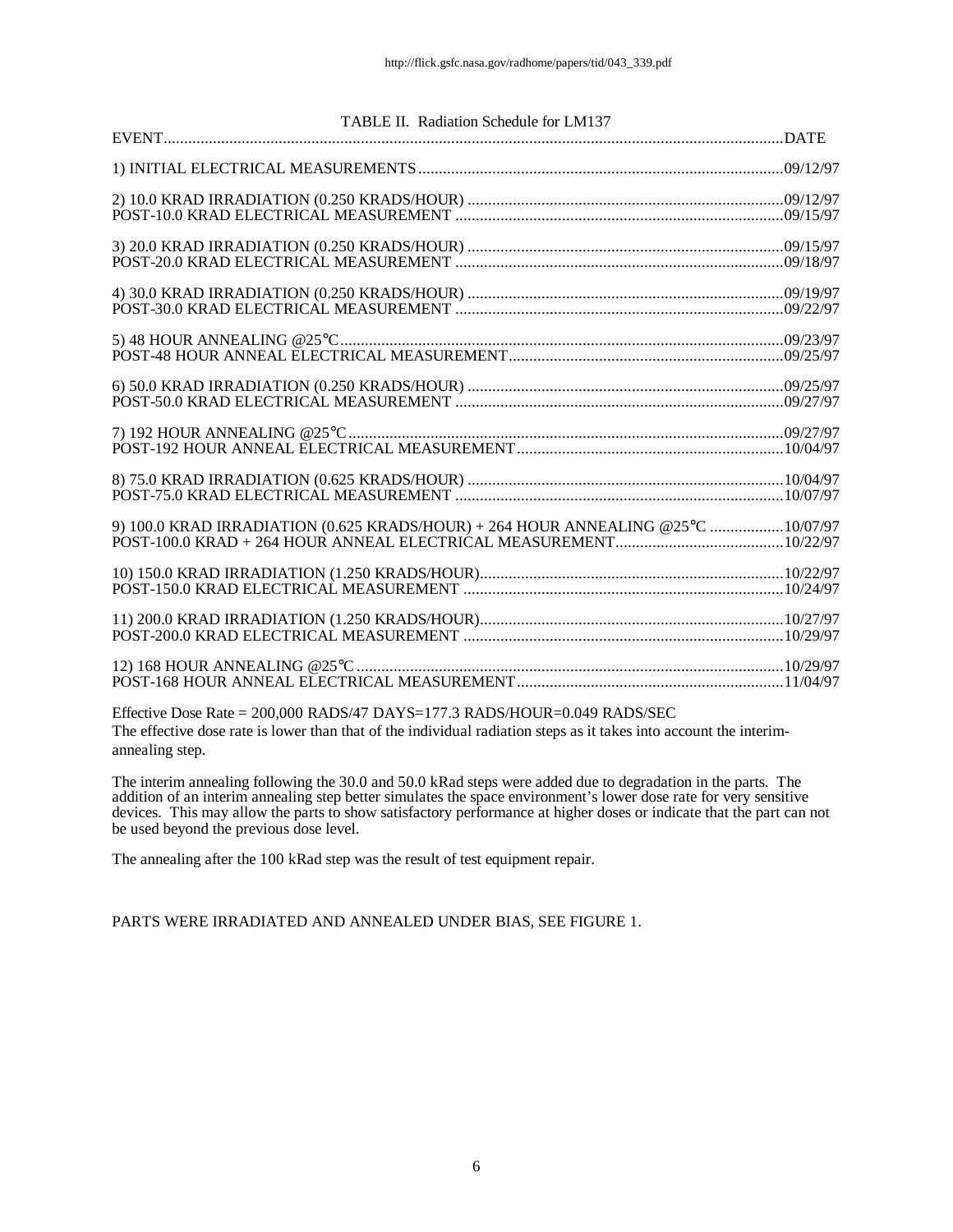| <b>Test</b>             |                     |    |                                                       | Spec.    | Lim.       |
|-------------------------|---------------------|----|-------------------------------------------------------|----------|------------|
| #                       | <b>Parameter</b>    |    | Units Test Conditions /2                              | min      | max        |
| 1                       | IQ -4.25V           | mA |                                                       | 0.2      | 3.0        |
| $\overline{2}$          | IQ_-14.25V          | mA |                                                       | 0.2      | <b>3.0</b> |
| $\mathbf{3}$            | IQ -41.25           | mA |                                                       | 1.0      | 5.0        |
| $\overline{\mathbf{4}}$ | <b>IADJ_-4.25V</b>  |    | $mA I_L = 5mA$                                        | 25       | <b>100</b> |
| 5                       | <b>IADJ_-41.25V</b> |    | $mAlL = 5mA$                                          | 25       | <b>100</b> |
| 6                       | Delta_IADJ_1        |    | $mAlL = 5mA$                                          | $-5.0$   | 5.0        |
| 7                       | $V_$ Out $_1$       |    | $V V_{IN} = -4.25V, I_L = 5mA$                        | $-1.275$ | $-1.225$   |
| 8                       | V Out 2             |    | $V V_{IN} = -41.25V, IL = 5mA$                        | $-1.275$ | $-1.225$   |
| 9                       | V Out 3             |    | $V V_{IN} = -6.25V, I_L = 5mA$                        | $-1.275$ | $-1.225$   |
| 10                      | V Line1             | mV |                                                       | $-9.0$   | 9.0        |
| 11                      | V Load1             |    | $mV/V_{IN} = -6.25V$ , 5mA <i<sub>I &lt;400mA</i<sub> | $-6.0$   | 6.0        |
| 12                      | V Load2             |    | $mV/V_{IN} = -4.25V, 5mA < I_L < 400mA$               | $-12.0$  | 12.0       |
| 13                      | $V$ Out $4$         |    | $V V_{IN} = -41.25V, 5mA < I_L < 400mA$               | $-1.275$ | $-1.225$   |
| 14                      | $V_$ Out_5          |    | $V V_{IN} = -6.25V, 5mA < I_L < 400mA$                | $-1.275$ | $-1.225$   |

### Table III. Electrical Characteristics of LM137 /1

Note:

1/ These are the manufacturer's non-irradiated data sheet specification limits. No post-irradiation limits were provided by the manufacturer at the time the tests were performed.

 $2/ -41.25V < V_{IN} < -4.25V$  unless otherwise noted.